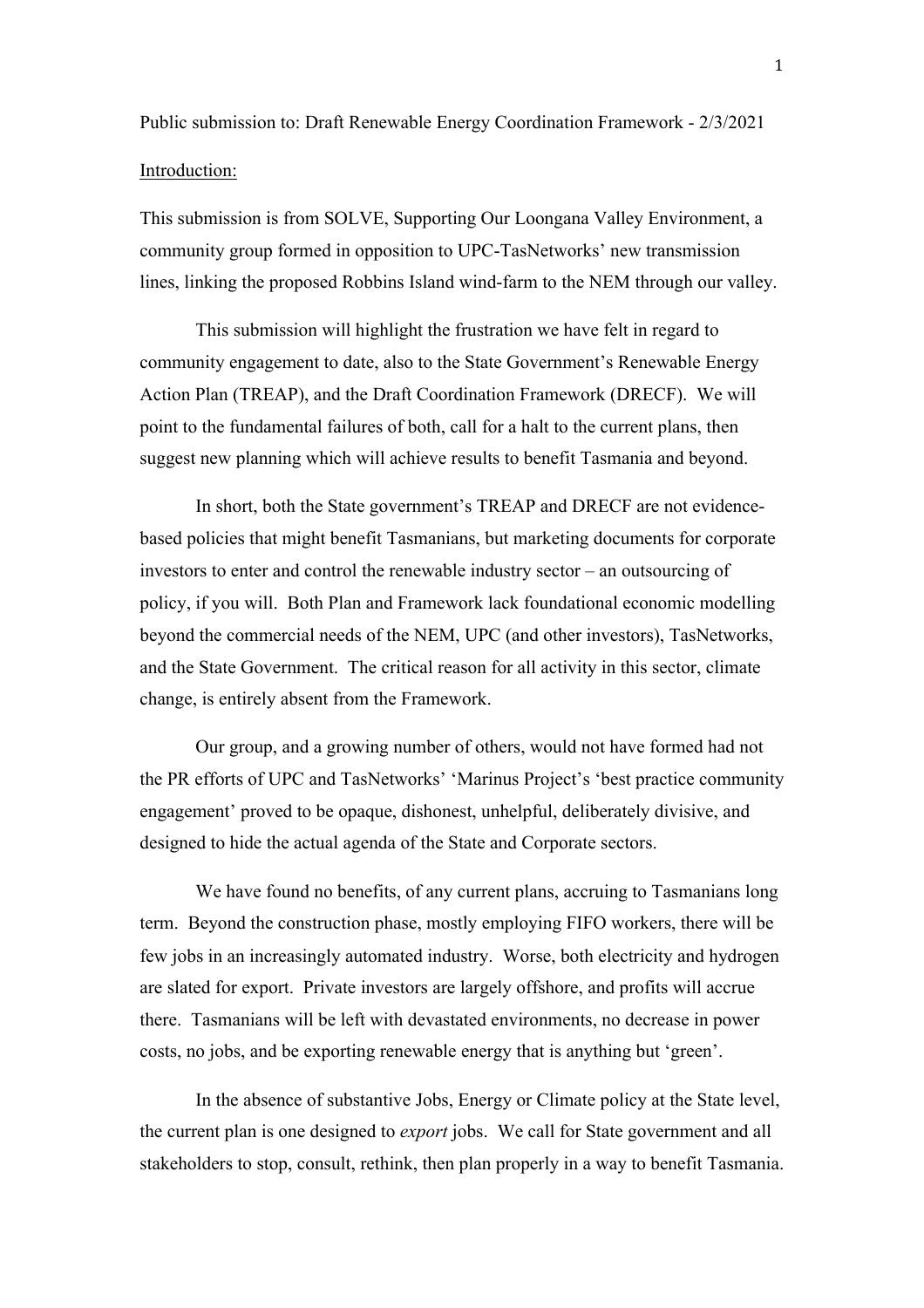#### 1. Framework Introduction

The claims that the Framework benefits Tasmania, and boosts regional economic growth and jobs (in the Introduction), isn't supported by any evidence or modelling. It's clear that the Minister regards the priority as being to supply power to the NEM, and potentially attract new load and industry options. There is also hope, not independent modelling, that this activity may result in lower overall power pricing to citizens across the NEM, which may lower consumer electricity prices in Tasmania.

[TasNetworks have two commissioned studies they reference to back 'the economic case' of Marinus and the new transmission grid, but those studies are limited in scope to optimistic commercial possibilities of more renewables entering the market. Subsequent independent modelling by Bruce Mountain and Steven Percy at Victoria University's Victoria Energy Policy Centre, and John Devereaux at Goanna Energy, indicate a fundamental failure of basic planning at the State level with the relevant Ministers, and at State-Corporate level with TasNetworks' CEO, Lance Balcombe.]

The Framework claims to prioritise communities, but our experience of UPC and TasNetworks' Marinus PR campaigns has only produced anger, frustration, upset, anxiety and despair in ours. Though our community encompass all political views, and are uniformly pro-renewables, we're outraged to find ourselves fighting those, like TasNetworks, making false claims, and dismissing or ignoring our concerns.

#### 2. Consultation

The Framework cites prioritising taking the lead in 'best practice approaches' to community engagement and consultation. We would cite TasNetworks' Marinus 'community engagement' as an example of 'worst practice'. It became rapidly clear to our community and many others that what TasNetworks called 'consultation' was actually a PR campaign, and that their 'engagement' was little better than box-ticking to fulfil the legislative requirements.

As regards developments being 'appropriately located', there are a/ currently no regulations on siting (half the State is regarded as REZs), and b/ UPC's proposed Robbins Island wind farm has proceeded planning and approvals despite all evidence from experts and economists, and despite rising opposition from community, unions and environmental scientists. Should Robbins Island be allowed to proceed to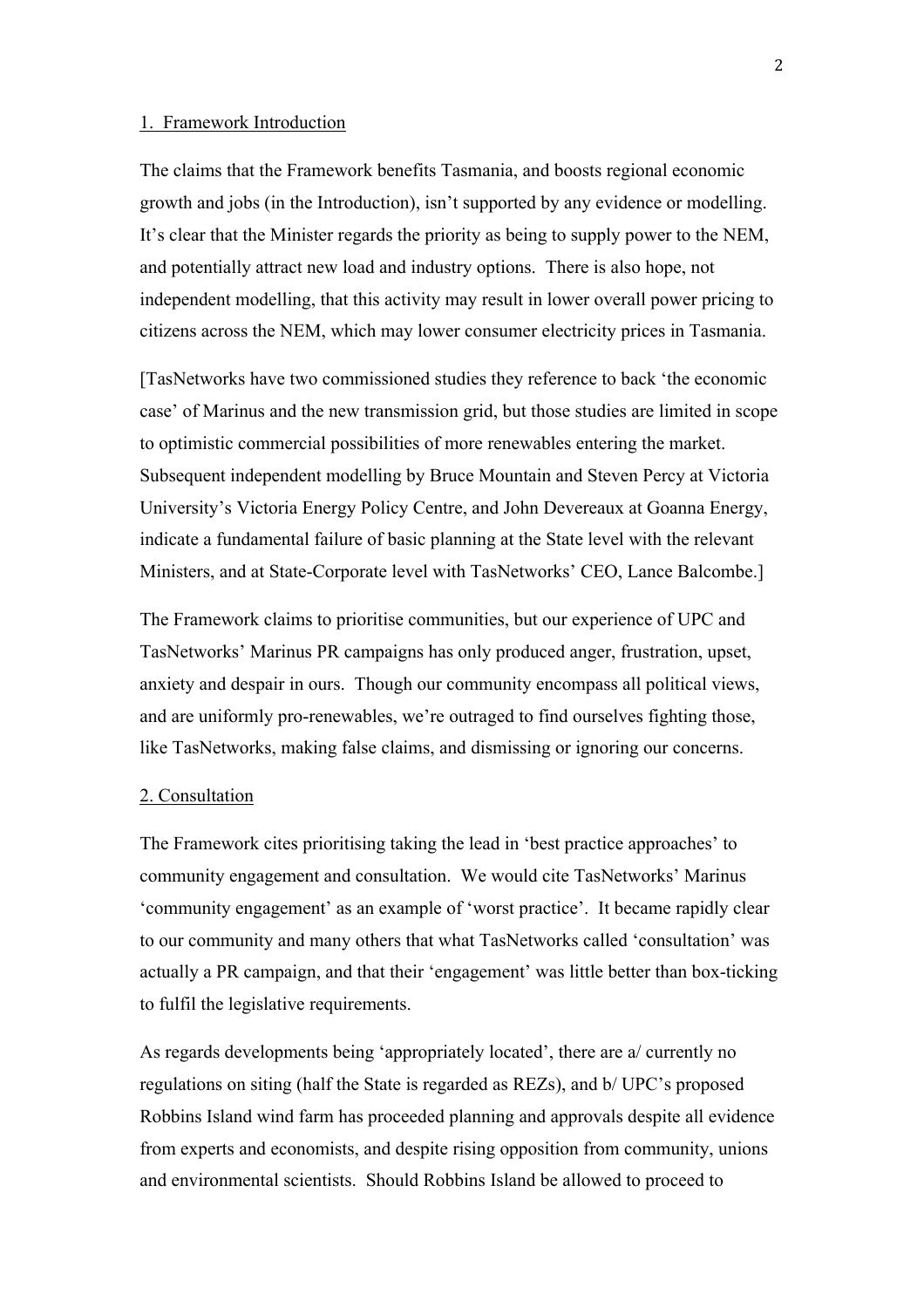construction, there could not be a more clear example of 'anything goes', and no one will regard the system as rational, let alone fair to community.

# 3. Renewable energy in Tasmania.

The Framework cites 'Marinus', 'Battery of the Nation', and a proposed 'hydrogen economy' as foundational, yet there is no independent modelling to back them, nor to connect them to Jobs, Energy or Climate policies, which appear largely aspirational documents outsourcing decision-making to the private sector. There is no mention of climate change, which should affect every decision at every level of government. There is no mention that the State government is still subsidising fossil fuel extraction and even exploration in the state. There is no mention that the State is seeking to prolong the Tasmanian gas industry's investment in their pipelines by the proposed, potential addition of 'up to' 10% "green" hydrogen to the gas flow.

The Minister has made it clear that over 90% of renewable energy will go to the Mainland. With both power and profits going offshore, what jobs and sustainable growth will be left for desperate regional communities here in Tasmania?

There is no mention of the significant environmental costs of the renewable energy industry in the Framework. Further destruction to, and drying out of, forests and habitat from new overhead transmission line easements will only accelerate the extinction crisis and the effects of global warming.

No mention is made of the State government's inclusion of so-called "biomass energy" as a renewable energy source, despite the clear-felling and burning of our forests and waste releasing extraordinary amounts of CO2 and other pollutants.

#### 4. NEM transition to renewables.

The Framework's focus on assumed benefits of Marinus, BoT and a renewables boom ignores the reasons for them, and that renewable energy production alone is just one factor in dealing with climate change. Also, the single focus on large-scale  $20<sup>th</sup>$ Century-style infrastructure completely ignores the technology and needs of the 21<sup>st</sup> Century. [This is largely due to TasNetworks being both lead planner and commercial beneficiary of the new grid – 'if the only tool you have is a hammer, every problem looks like a nail.']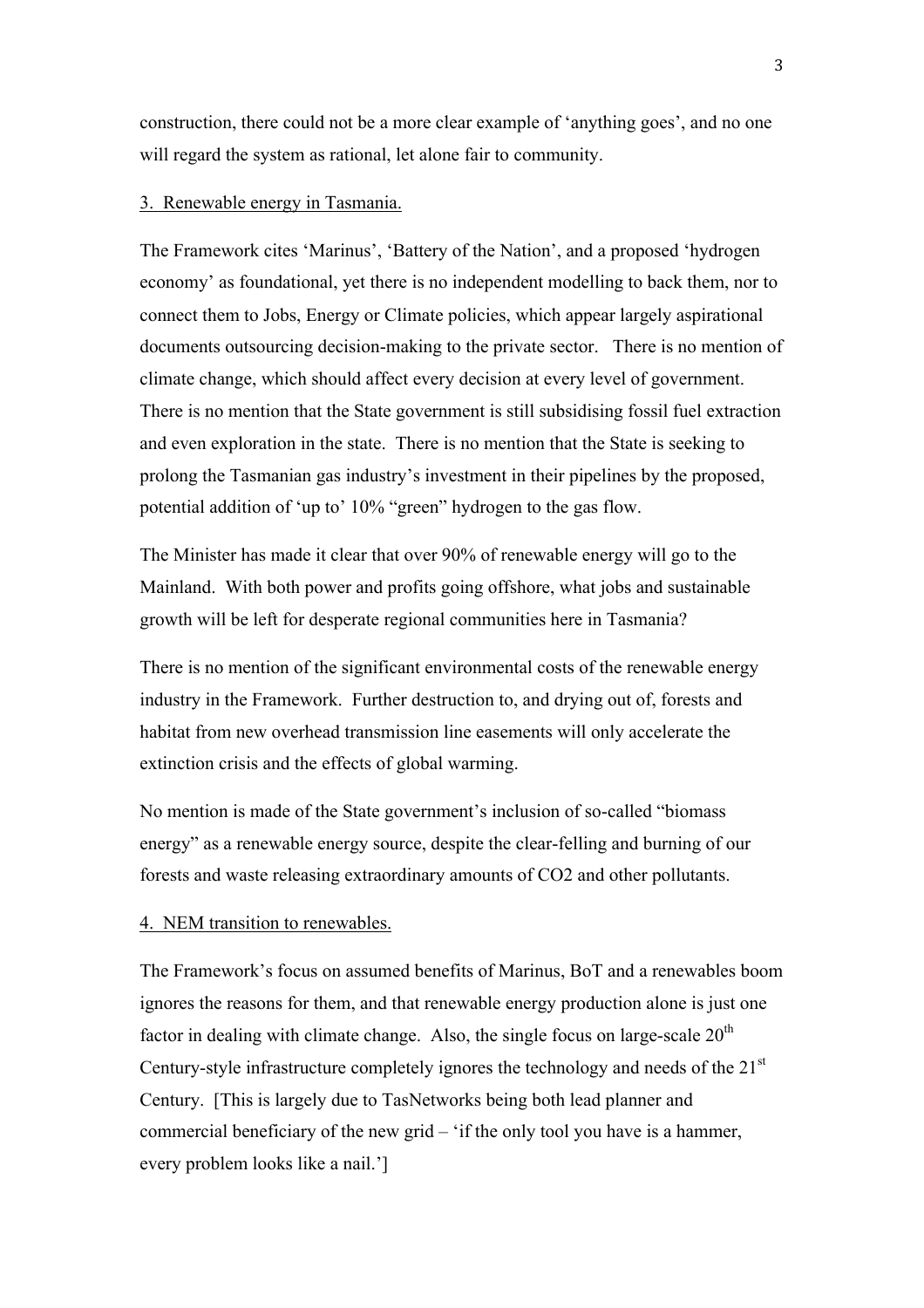The Framework sees the commercial production, distribution and sale of energy as being the only vehicle for advancing all causes, when there is no evidence to back this belief. Under what modelling do benefits derive to Tasmanians, after the costs we will pay, from supplying the Mainland with additional power? Under what modelling does the ad hoc commercial provision of power become more efficient than regarding power as a publicly owned utility?

There is no mention of the role of fossil fuel gas which Federal and State governments continue to invest in, and which the Tasmanian government intend to prolong use of.

## 5. Renewable energy zones.

With no regulation in place, approximately half of Tasmania is regarded as 'renewable energy zone'. 'Sustainable development in the right place, in the right way, at the right time' relates only to the commercial considerations, not the needs of local communities or the people of Tasmania. UPC's proposed wind farm on Robbins Island is a strident example of unsustainable development, in the wrong place, as is TasNetworks' new high voltage overhead transmission lines through the forests of the Loongana Valley.

The Framework highlights that the key decision-maker will be AEMO, who will dictate, via the ESB, REZ development implemented under 'trial rules'. These rules are not made explicit, but as AEMO deals with the 'market', they are likely to relate to commercial rather than social, scientific, environmental or wider economic reasons.

#### 6. Tasmanian Renewable Energy Action Plan.

The Action Plan cites 'making energy work for the Tasmanian community' and 'growing the economy and providing jobs'. Yet the focus on making Tasmania a 'global energy powerhouse' is about shipping power and profits offshore. Remaining jobs in the increasingly automated renewables industry will largely be FIFO technical maintenance engineering and local easement weed control. The latter will likely continue the current TasNetworks' corporate policy of driving down wage costs by the use of 'labour hire companies'. At best, a small number of low-paid blue collar jobs will accrue to local communities.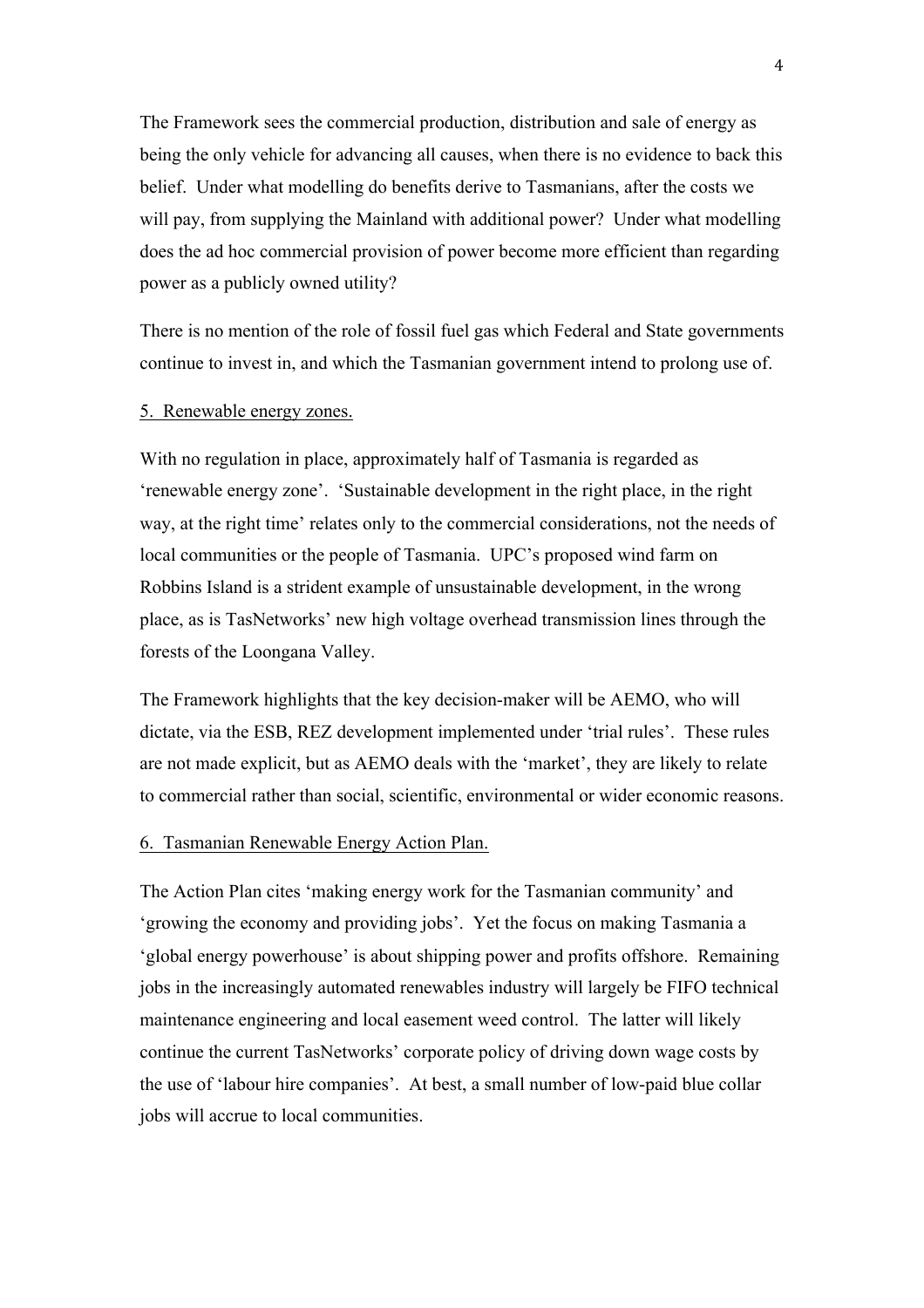Our research indicates that the TREAP is an outline for a business model that serves corporate investors. The plan pays lip service to community consultation, and offers little for local jobs and business growth beyond the construction phase. As with Marinus Project and TasNetworks' proposed new electricity grids, there's nothing in this 'plan' for Tasmanian workers, business or communities. The winners are TasNetworks transmission line building arm, the State government gaining dividends from this construction, and offshore investors.

No mention is made regarding security of power supply in the context that, already, much of our privatised renewables industry is already Chinese-owned or controlled.

#### 7. Tasmanian renewable energy target.

The aim of increasing renewable energy production from '100%' of State needs to '200%' by 2040 appears arbitrary, and unlinked to evidence of need or benefit accruing to Tasmanians who will ultimately pay for this expansion.

## 8. Hydrogen action plan

The Framework avoids mentioning the possibility that fossil fuels will also be used to generate storable commercial hydrogen, and allows claims that 'carbon capture and storage' (CCS) technology will eliminate the carbon dioxide produced to stand. [CCS is not regarded as a viable strategy by any credible economist or climate science research institute in making 'brown hydrogen' renewable or 'clean'.]

The Framework avoids mentioning that no active plan or modelling exists that links Tasmanian needs to hydrogen production. Again, the jobs this highly automated industry might create will largely be FIFO, and the product, hydrogen, will be exported raw to markets where any jobs will be created.

The Framework avoids mentioning the use of hydrogen to prolong the life of the fossil fuel gas industry here by utilising gas pipelines, adding a mere 10% hydrogen to gas which, according to climate science, should stay buried.

## 9. What the Framework delivers.

The Framework seeks to argue communities will benefit. Our research shows the opposite.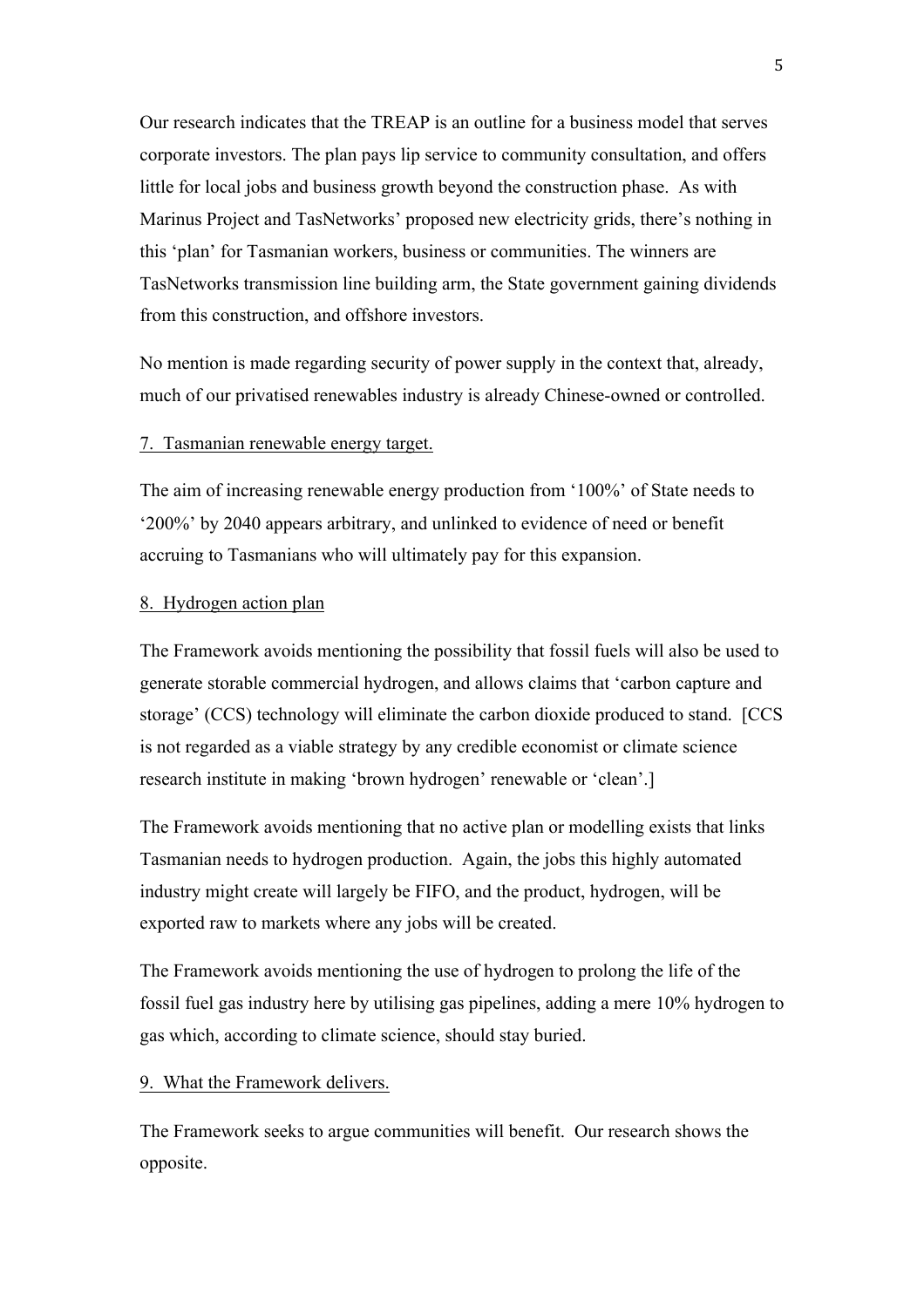The Framework prioritises 'best practice stakeholder engagement'. Our experience with TasNetworks CEO, Lance Balcombe, and his Marinus Project PR team, and their many consultants, could not be worse.

The Framework wants to 'deliver energy the right way with community partnerships' yet has failed to genuinely consult them on how to do this. Instead communities are being pushed into deals that don't serve their interests, and leave Tasmania at risk of building a redundant  $20<sup>th</sup>$  Century style grid that avoids community ownership and control of power production, distribution and storage.

The Framework says 'delivering energy the right way' is 'key to keeping costs down and supporting load attraction'. In other words, the priority isn't community but commercial interests.

#### 10. Goal 1

The Framework is explicit in repeating the primary drivers of activity are linked to Mainland coal power retirement, not the needs of Tasmania.

The Framework asks for 'requirements on generators [commercial investors] to show local development, share benefits with community, training opportunities and job creation'. This is a voluntary requirement of private companies whose priority is profit and share-price, and, in effect, outsources government jobs policy to the private sector as a potential 'add-on', presumably to obtain a degree of 'social license'.

## 11. Goal 1.2

The Framework seeks 'appropriate development' including 'environmental and social policies' but fails to mention the State and Federal push to 'streamline' and 'fasttrack' development, a push which potentially excludes environmental oversight, and potentially includes the exclusion of the EPA from major renewable energy projects. This suggests that this industry is being shepherded past the normal checks and balances others are subject to, and bypassing existing regulations which protect environment and the communities depending on them.

The Framework again emphasises development must be 'commercially viable for developers', and again excludes reference to costs of development borne by communities and the environment.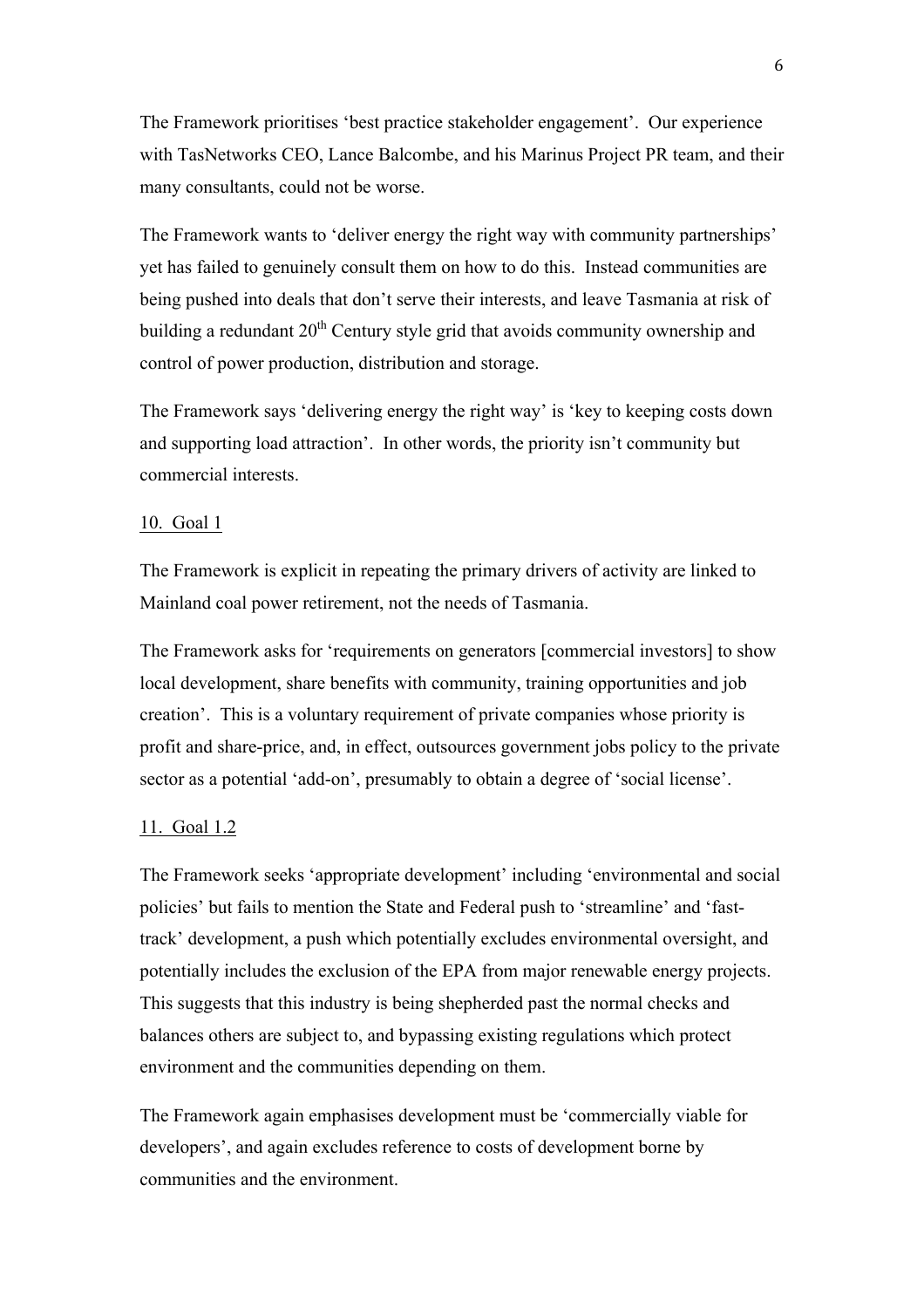The Framework references the need to be 'highly collaborative', but our direct experience over the last two years is that community are not a genuine part of that 'collaboration'.

#### 12. Goal 1.3

The Framework references that 'as part of [the Federal government's] Covid19 stimulus response [the Federal government] have identified the Marinus Link for streamlined approval…'. This emphasises, again, that the processes and planning underway are focused on approvals for commercial developments rather than genuine assessment and cost-benefit analysis that includes the needs of Tasmanians.

The Framework cites the need for 'a coordinator as central contact for all levels of government, industry and the community…' [The REC.] This dangerously centralises the power of decision-making to a single political appointee, ignores the current failure of TasNetwork's role in being a reliable, unconflicted contact for community, and risks even greater exclusion of community ideas and concerns.

The Framework cites that it is 'vital' to have feedback between community and government, yet this ignores the reality of current experience – the self-interest of the commercial developers, including lead planner TasNetworks, leads to community being shut out. In a late 2020 meeting with TasNetworks CEO, Lance Balcombe, he claimed no knowledge of any community concerns outside 'visual amenity', and declined to ask about other concerns when given opportunity to do so.

## 13. Goal 2.1

The Framework references the priorities of REZ's, generation and transmission yet does not cite the conflict of interest when a commercial entity, TasNetworks, is both lead-planner and commercial beneficiary of that plan. TasNetworks are designing to maximise high voltage overhead transmission lines which they will make and sell.

The Framework again cites 'community consultation [as a] critical component' and includes their 'values, impacts, social implications'. It is our experience that lead planner, TasNetworks, has only superficial concern for community, staging micromanaged community interactions via consultancies, which operate as PR events to gain 'social license', however grudging. Our experience over two years is that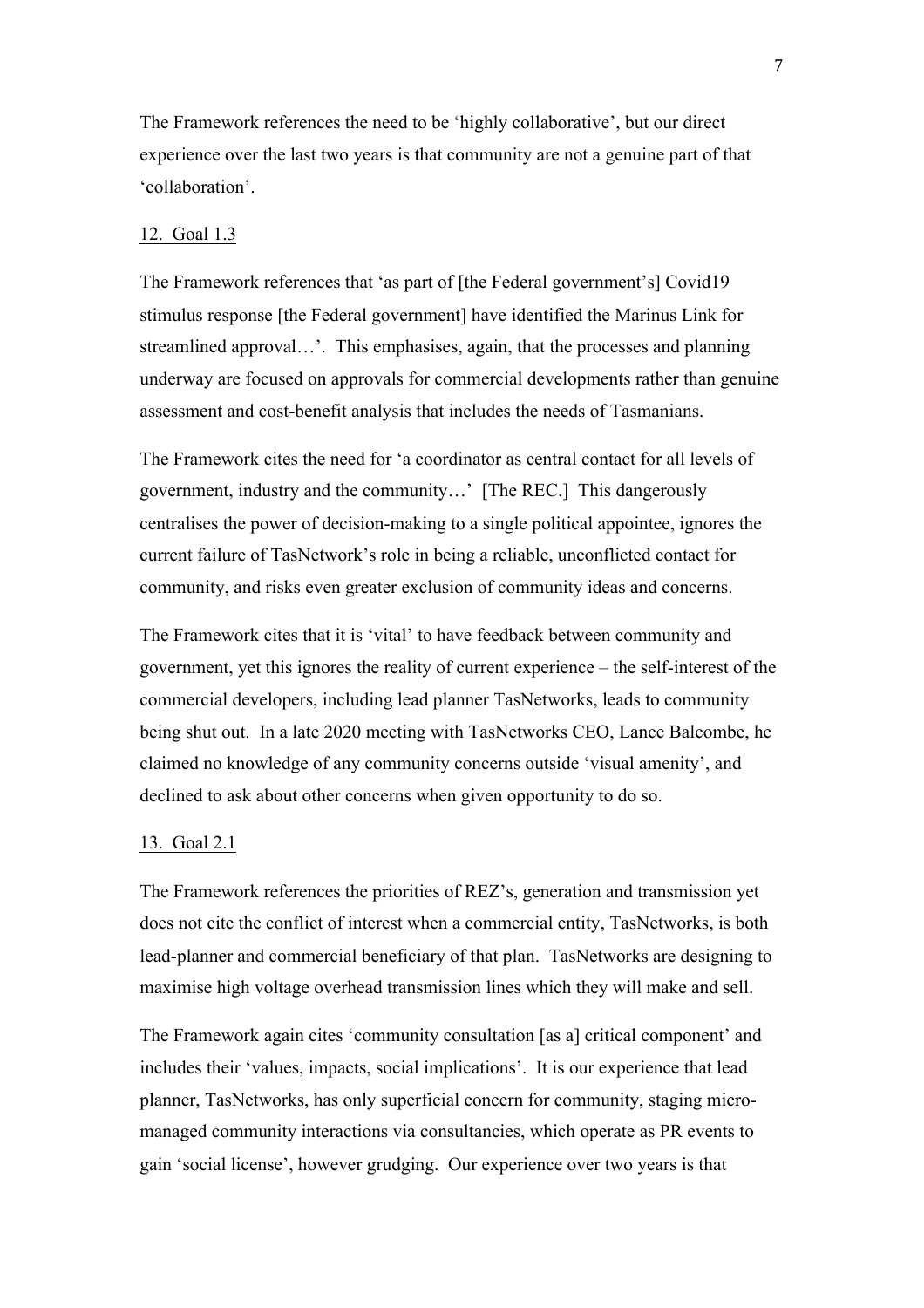community who wish to speak to their concerns are variously patronised, fobbed off, ignored, derided and drip fed information only at a time that suits the interests of TasNetworks' ongoing media PR campaign. This has resulted in upset, disgust, frustration and anger in the community.

### 14. Goal 3.1 – Partner with communities.

The Framework references 'community benefit schemes', 'alliances with not-forprofits or community energy projects', and that 'the renewable energy vision will require high levels of [community] engagement and acceptance.

Nowhere does the Framework or other related documents offer genuine consultation with community in regard to mitigation or compensation. Our community's experience is a steadfast refusal by TasNetworks to engage on admitting the true costs of their development on us, our properties, our small businesses and our environments. By refusing to acknowledge the true costs borne by our community, TasNetworks need not admit any need for mitigation or compensation, and to date have not done so.

'Community benefits schemes' or 'funds' also rely on *voluntary* commitments by companies. The Framework, somewhat shockingly, suggests that CBS could give funds to social projects 'such as crisis housing'. This is tantamount to outsourcing vital and urgent government policy needs to the whims of a commercial entity.

The Framework also suggests the 'scheme provider could consider opportunities for regional initiatives' at some later stage, again, presumably, at the whim of a company whose focus is share price and profits.

## 15. Goal 3.2 – Participatory, transparent engagement.

The Framework cites the need for 'best practice stakeholder engagement', and references the CEC's guide to best practice. Our community can testify that this has not occurred to date in regard to both Marinus Project and TasNetworks in general.

If the Framework is to be instituted, and that engagement achieve 'beyond the minimum' and 'greater engagement is a key government objective', then the relevant department should either take on community engagement independent of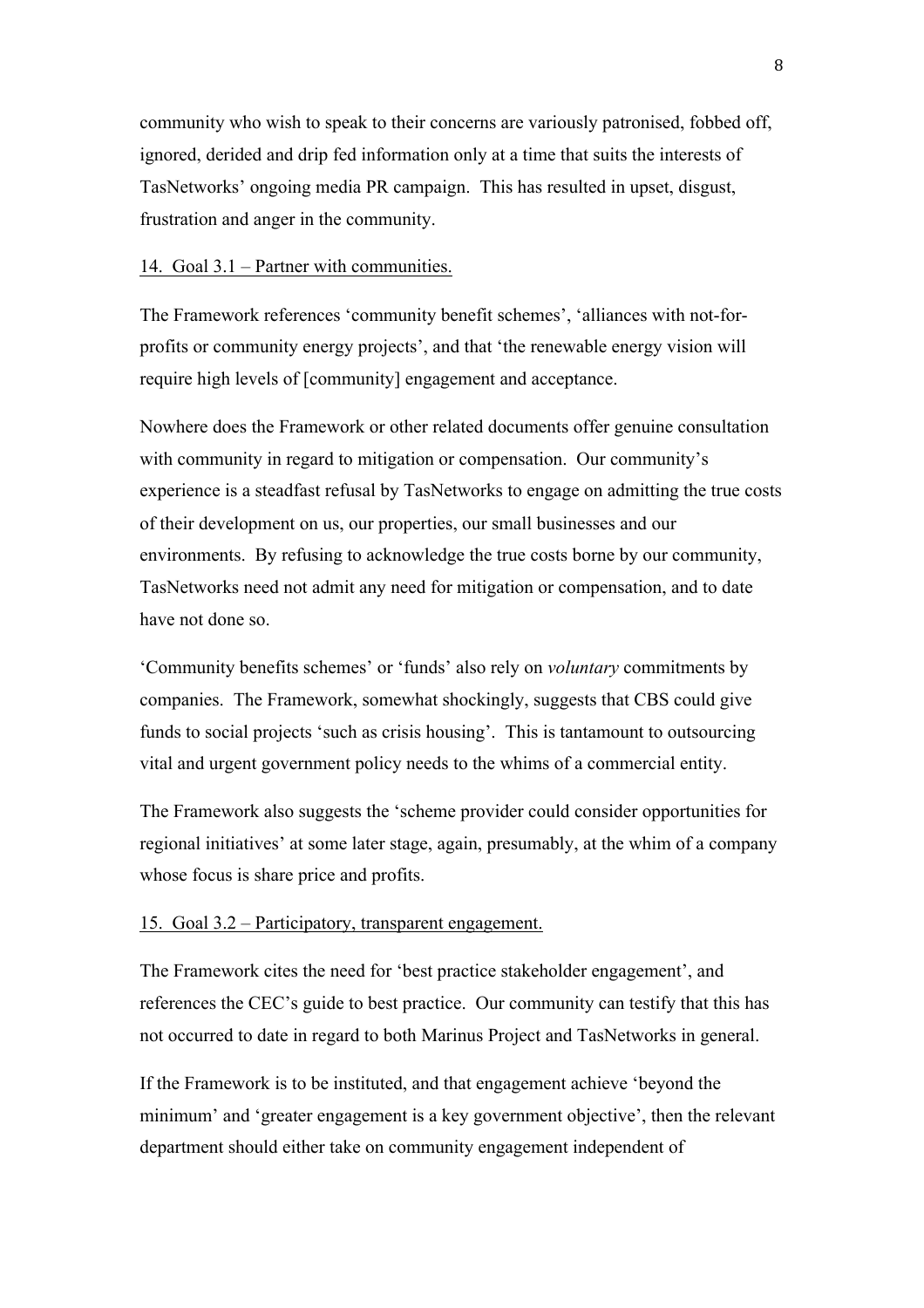TasNetworks and Marinus, or sever current consultancies contracts which have failed community on every metric.

### 16. Government communication

The Framework cites the importance of 'consistent and transparent information', 'identifying tangible benefits and outcomes for Tasmanians' and 'positive and transparent engagement'. Our community would welcome this an entirely new approach to that of TasNetworks and Marinus to achieve these objectives.

#### Conclusion: SOLVE's response to the Framework

The Framework represents a comprehensive failure of policy, and a failure to consider and provide directly for the interests of Tasmania and Tasmanians. It fails to mention its raison d'etre – global warming – and fails to address action on climate other than a market-led increase in renewable power generation.

If this Framework cannot even reckon with these basic realities, if governments refuse to create evidence-based policies, then communities like ours are left both cynical and forced to ask, 'if we don't benefit from Marinus, then who does?'

Our community has suffered a distressing two years in which reliable information has been rare. In its place, community have endured a public relations campaign which gives lip service to 'hearing community' while ignoring genuine concerns.

We've been obliged to consult widely, and found the only independent economic analysis shows that virtually no benefits accrue to our community or to the Tasmanian people from Marinus and the new transmission grid 'upgrades'. Instead, there are considerable costs that we as individuals, our community, and Tasmania, will pay.

In State government documents relating to jobs, energy and climate, we've found 'motherhood statements', focus-group style wish lists of beneficial outcomes, few or no connections between portfolios, and an absence of genuine State policy planning.

The Marinus Project in its current form is another part of this policy failure, and will merely enable companies to send power offshore to 'the Market'.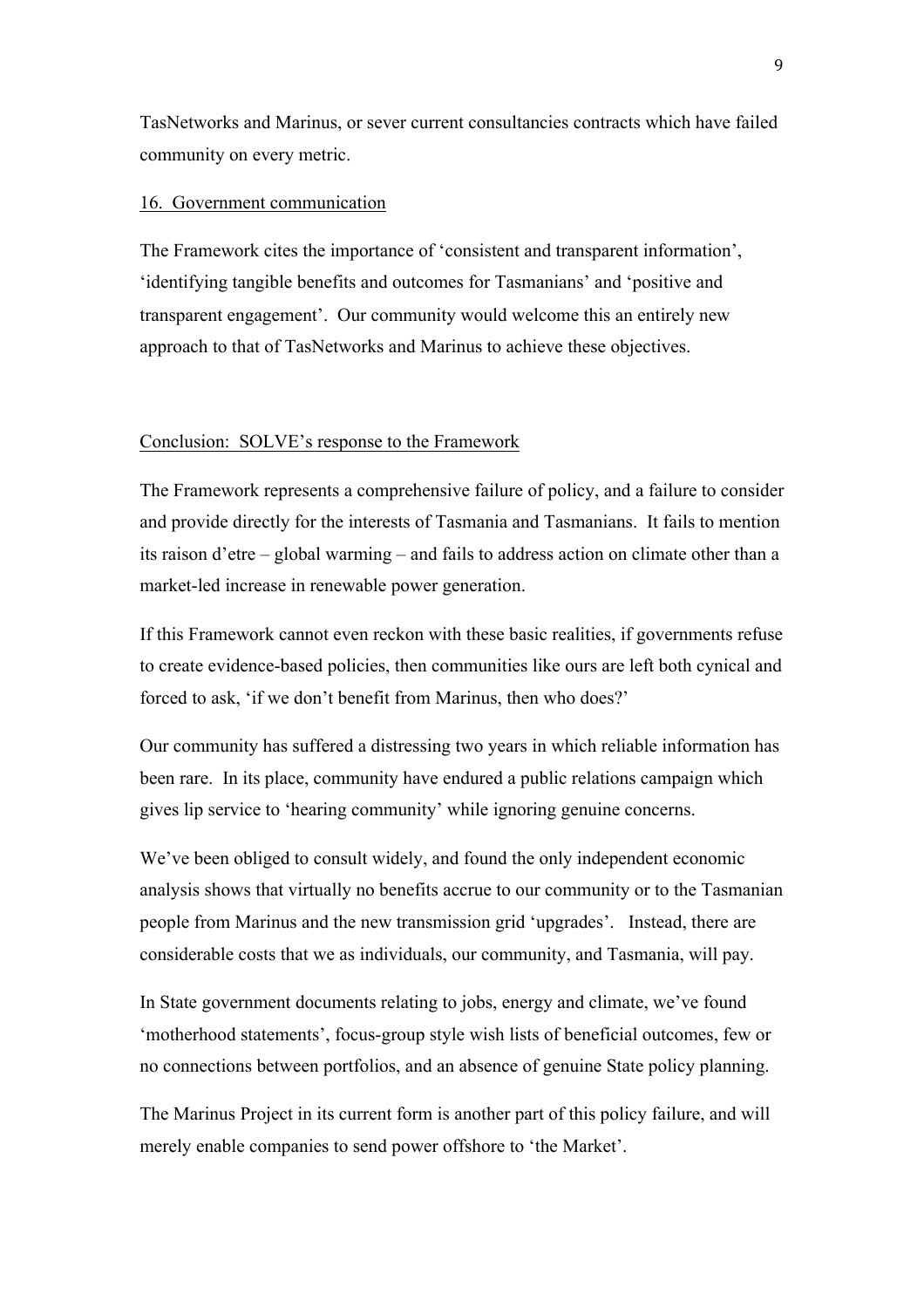The 'green hydrogen' energy plan is more of the same – sending hydrogen offshore as another Tasmanian raw resource. Worse, it will also be used to extend the life of the fossil fuel gas industry here by utilising gas pipelines, adding a mere 10% hydrogen to gas, which itself which should stay buried.

Electrification of cars and transport is given vague targets that don't yet include agricultural or commercial vehicles.

Security of power supply omits to mention much of our privatised renewables industry is already Chinese-owned or controlled.

The TREAP is an outline for a business model that serves corporate investors. The plan pays lip service to community consultation, and offers little for local jobs and business growth beyond the construction phase. As with Marinus Project and TasNetworks proposed new electricity grids, there's nothing in this 'plan' for Tasmanian workers, business or communities. It even blocks effective and coordinated action on climate within our State by sending the energy needed offshore.

With no recognition within government that the climate and extinction crises also present opportunities to provide genuine and sustainable jobs and growth within Tasmania, our community has good reasons to call the Plan and the Framework a win for investors and a massive set of lost opportunities for Tasmania.

Meanwhile, communities are being railroaded, councils are being lobbied and won over, tourism operators and anyone concerned for wildlife are being ignored, hundreds of kilometres of proposed new transmission lines will devastate forests and farms, and insurance companies are reassessing what increases they'll need to impose on us as fire risk increases from those power lines in a drying climate.

Our community rejects existing planning in its entirety, and for good reasons.

### What should be done?

We call on the government to stop, rethink, consult, and reprioritise Tasmania.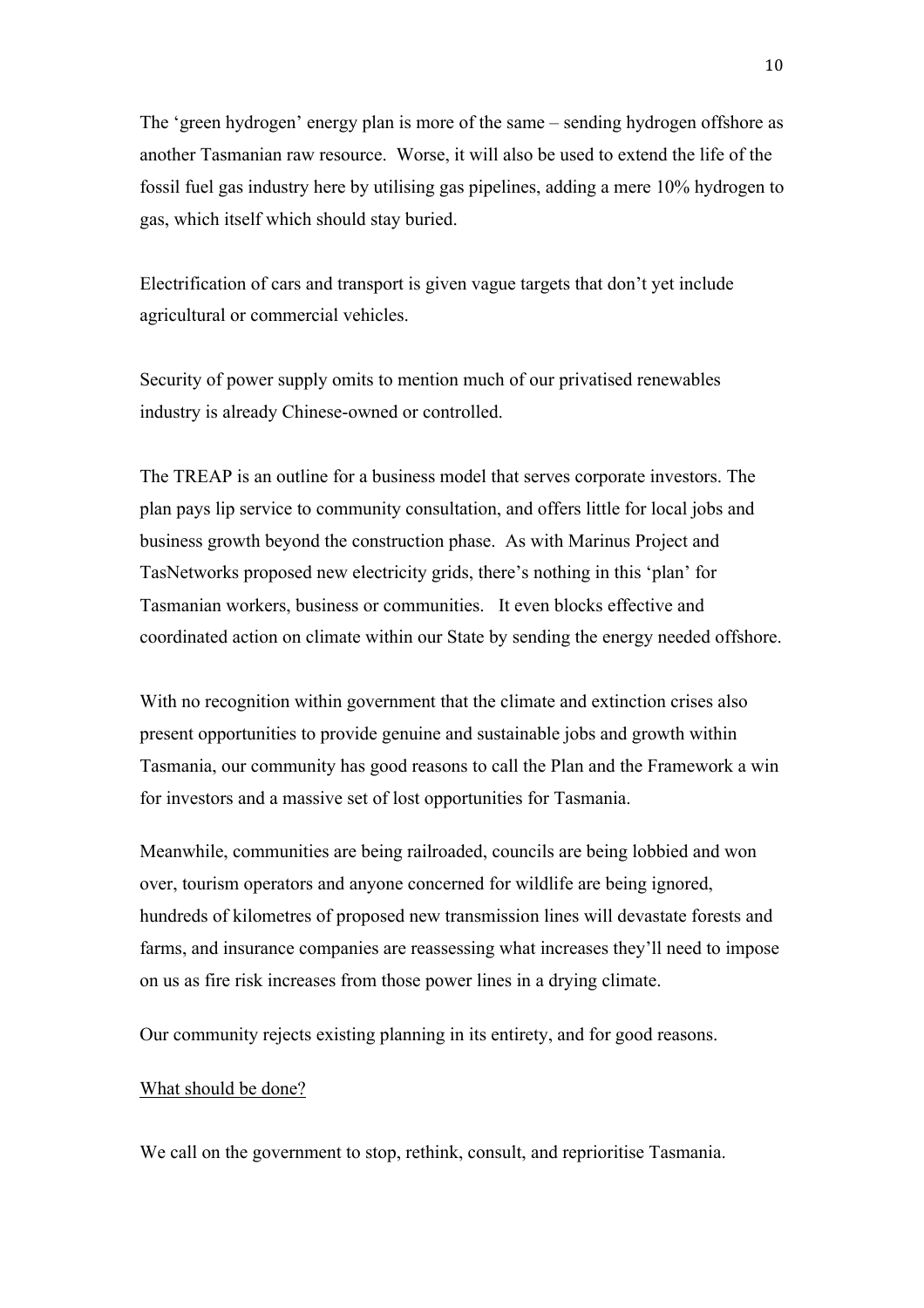A good renewable energy coordination plan should come from government, not the corporate sector, and would begin coordinated multi-sector planning that directly addresses climate, new technologies, niche solutions, and which focuses on directly serving Tasmanian interests, not those of offshore investors.

Good planning should take a problem-solving approach – assessing issues according to evidence, having awareness of context and for whom one is planning, using wide consultation to refine issues and possible solutions, then having a system to check if solutions are working or not.

Good planning asks a fundamental question: who are we planning for and what do we want as outcomes?

Good government planning, at every level, should plan fairly and equitably for the benefit of all Tasmanian people. All planning should include climate science and the extinction crisis as foundational guiding data points. Good planning should be transparent, open and available for democratic scrutiny.

Dissent should not be demonised, dismissed or criminalised. People should always be included in decision-making, even when we think they are wrong. We should recognise there are powerful vested interests who will fight tooth and nail against good planning. Those vested interests must be called out and held to account.

Renewables planning should consider nationalising power generation and distribution, and make power derived here benefit the people who live here. Power is a public utility, and its generation and distribution should be owned by the people of Tasmania, and not exist merely to profit foreign investors.

As part of action on climate, energy policy isn't limited to just how we make electricity. Energy-use efficiency, and sustainable and value-adding local manufacturing are critical to the whole. If we've got jobs, we can afford action on climate.

Niche solutions to different energy needs and consumption patterns are available now; monolithic and inefficient for-profit power grids such as the one TasNetworks are